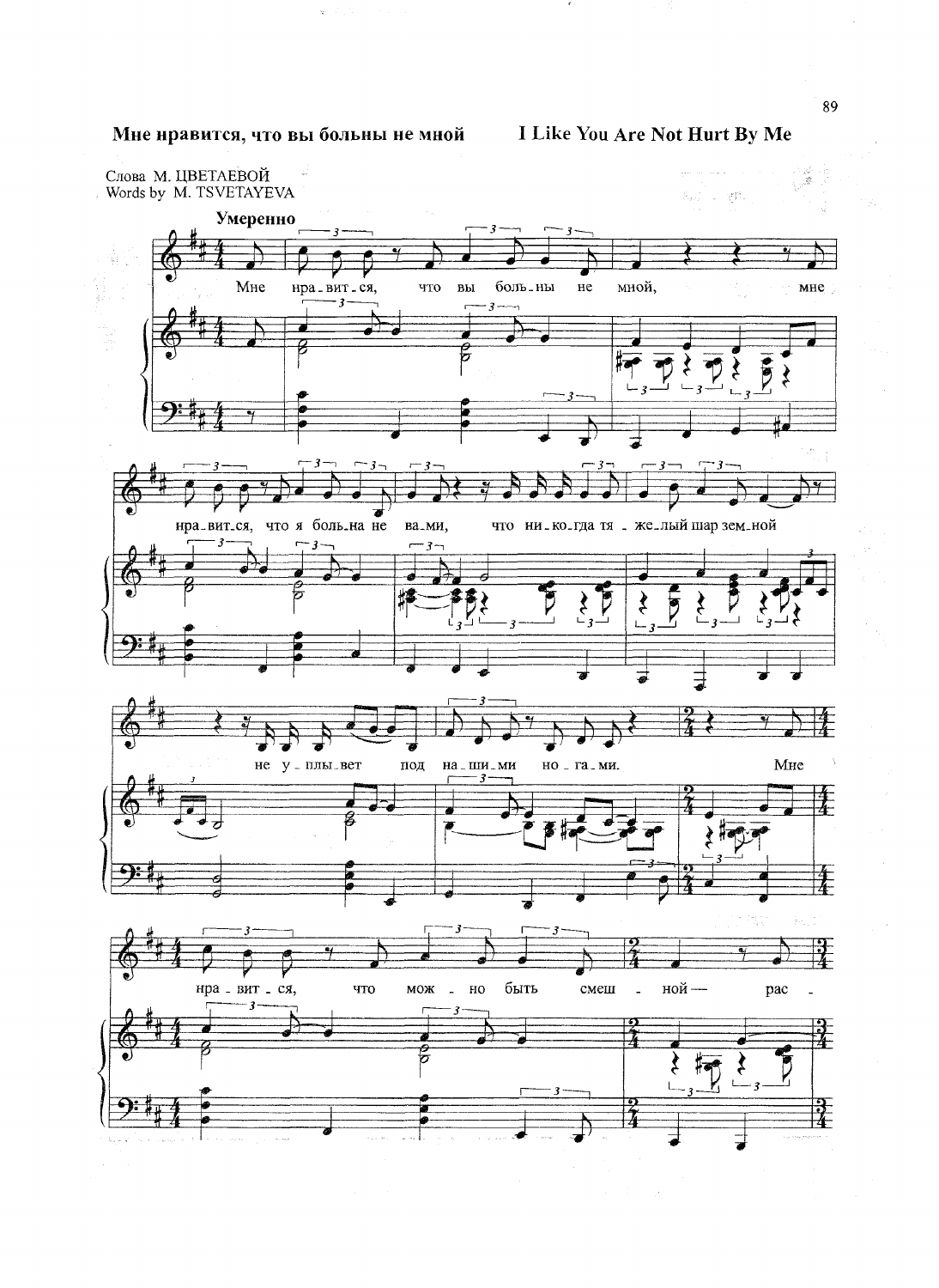

с 3542 к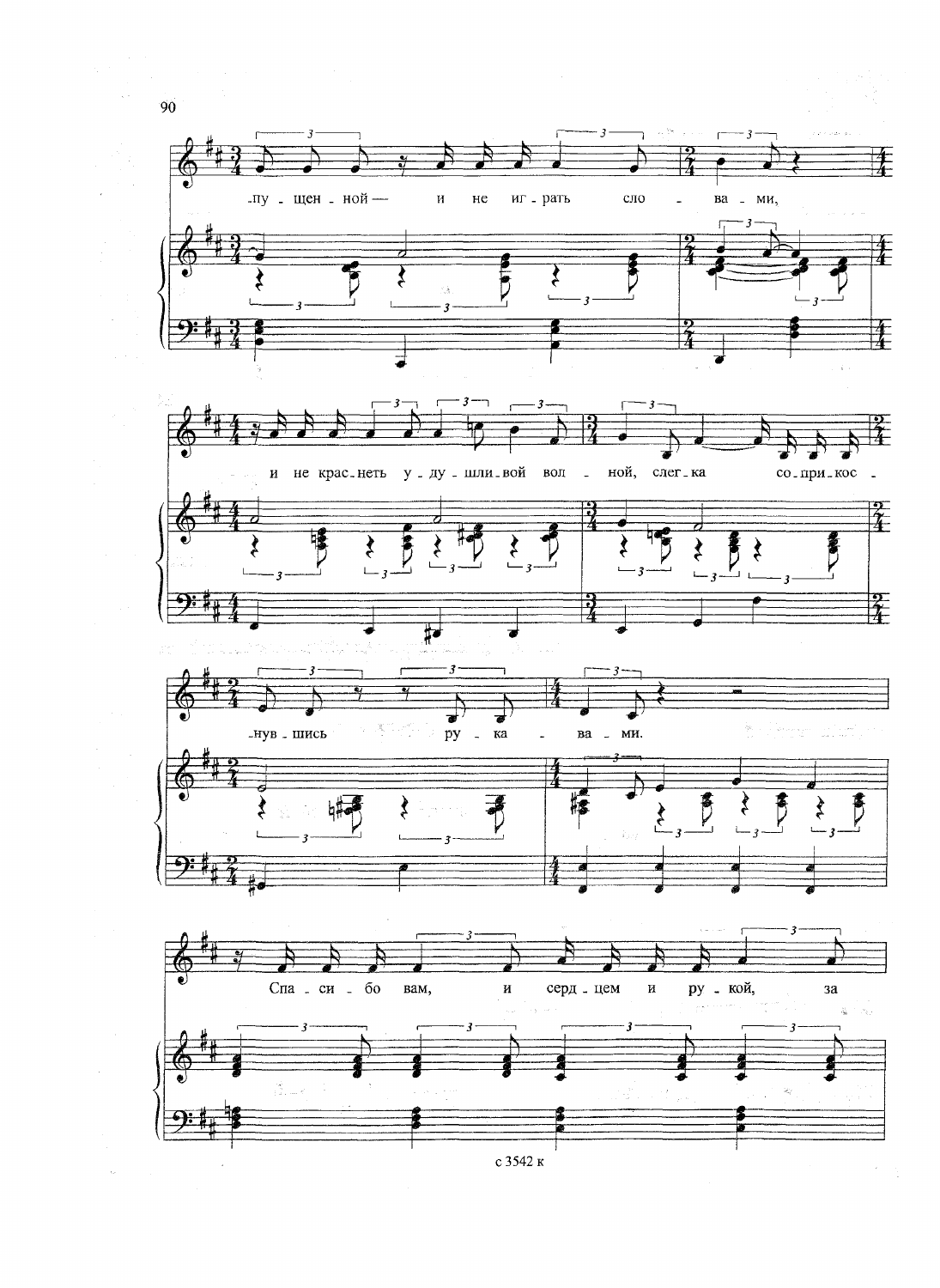

an Tara

劈

 $\mathcal{L}^{\text{max}}_{\text{max}}$  , where  $\mathcal{L}^{\text{max}}_{\text{max}}$